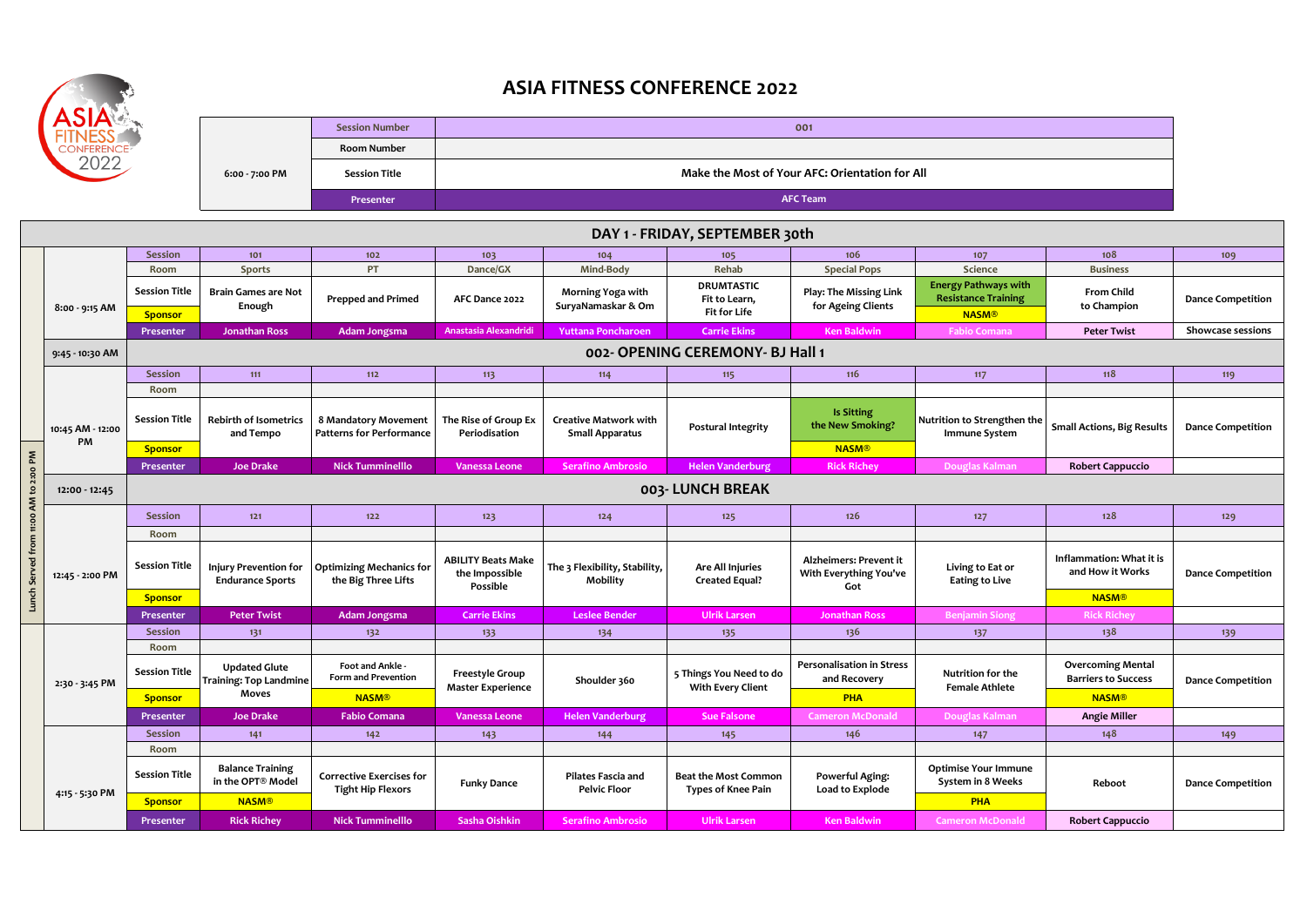|                                       | DAY 2 - SATURDAY, OCTOBER 1st |                                                    |                                                  |                                                  |                                       |                                                   |                                                       |                                                         |                                                            |                                                         |                        |
|---------------------------------------|-------------------------------|----------------------------------------------------|--------------------------------------------------|--------------------------------------------------|---------------------------------------|---------------------------------------------------|-------------------------------------------------------|---------------------------------------------------------|------------------------------------------------------------|---------------------------------------------------------|------------------------|
|                                       |                               | <b>Session</b>                                     | 201                                              | 202                                              | 203                                   | 204                                               | 205                                                   | 206                                                     | 207                                                        | 208                                                     | 209                    |
|                                       |                               | Room                                               |                                                  |                                                  |                                       |                                                   |                                                       |                                                         |                                                            |                                                         |                        |
|                                       |                               | <b>Session Title</b>                               | Athletic Warm-up<br>Equation                     | Movement in 3D                                   | <b>Dance Fuego</b>                    | <b>Meditation for</b><br><b>Challenging Times</b> | <b>Corrective Exercise</b><br>for Active Ageing       | <b>Training the Post-Partum</b><br><b>Client Safely</b> | <b>Coaching Not Training: Tips</b><br>for Success          | Out of the Question                                     | Dance ICON Swag        |
|                                       | 8:00-9:15 AM                  | <b>Sponsor</b>                                     |                                                  |                                                  |                                       |                                                   |                                                       |                                                         | <b>NASM®</b>                                               |                                                         |                        |
|                                       |                               | Presenter                                          | <b>Joe Drake</b>                                 | Adam Jongsma                                     | Anastasia Alexandridi                 | <b>Beth Shaw</b>                                  | <b>Leslee Bender</b>                                  | <b>Claire Norgate</b>                                   | <b>Fabio Comana</b>                                        | <b>Robert Cappuccio</b>                                 | <b>Frans Ferdinand</b> |
|                                       |                               | <b>Session</b>                                     | 211                                              | 212                                              | 213                                   | 214                                               | 215                                                   | 216                                                     | 217                                                        | 218                                                     | 219                    |
|                                       |                               | Room                                               |                                                  |                                                  |                                       |                                                   |                                                       |                                                         |                                                            |                                                         |                        |
|                                       |                               | <b>Session Title</b>                               | The Do's and Don'ts of<br><b>Running Form</b>    | The 5 Ab Exercises You<br><b>Are Doing Wrong</b> | Old School Hype<br>Dance              | <b>Total Body Mobility</b>                        | <b>Balance Training</b><br>Revamped                   | <b>Barefoot Training for</b><br><b>Active Ageing</b>    | <b>Creatine and Cognitive</b><br><b>Nutrition</b>          | How to Stress Less and<br>Savor the Moment              |                        |
|                                       | 9:45-11:00 AM                 | <b>Sponsor</b>                                     |                                                  |                                                  |                                       |                                                   |                                                       |                                                         |                                                            | <b>NASM®</b>                                            | <b>Les Mills</b>       |
|                                       |                               | Presenter                                          | <b>Ranell Hobson</b>                             | <b>Nick Tumminelllo</b>                          | <b>Tony Stone</b>                     | <b>Helen Vanderburg</b>                           | <b>David Liow</b>                                     | <b>Ken Baldwin</b>                                      | Douglas Kalman                                             | <b>Angie Miller</b>                                     |                        |
|                                       |                               | <b>Session</b>                                     | 221                                              | 222                                              | 223                                   | 224                                               | 225                                                   | 226                                                     | 227                                                        | 228                                                     | 229                    |
|                                       | 11:30 - 12:45 PM              | Room                                               |                                                  |                                                  |                                       |                                                   |                                                       |                                                         |                                                            |                                                         |                        |
|                                       |                               | <b>Session Title</b>                               | Anatomy of a<br><b>Memorable Training</b>        | <b>Bulletproof Your Feet</b>                     | <b>Group Fitness Class</b><br>Connect | Pilates 4 Kids                                    | <b>Most Common Running</b><br><b>Technique Errors</b> | <b>Females' Hormone Health</b>                          | Key Concepts in Oxygen<br><b>Kinetics and Exercise</b>     | <b>Mental Well-being for</b><br><b>Coach and Client</b> | Dance ICON Cardio      |
|                                       |                               | <b>Sponsor</b>                                     | Experience                                       | <b>Naboso</b>                                    |                                       |                                                   |                                                       |                                                         | <b>NASM®</b>                                               |                                                         |                        |
|                                       |                               | Presenter                                          | <b>Joe Drake</b>                                 | <b>Emily Splichal</b>                            | <b>Emma Masters</b>                   | <b>Serafino Ambrosio</b>                          | <b>Ulrik Larsen</b>                                   | <b>Claire Norgate</b>                                   | <b>Fabio Comana</b>                                        | <b>Peter Twist</b>                                      | <b>Erick Limans</b>    |
|                                       | 12:45 - 1:30 PM               | 004- LUNCH BREAK                                   |                                                  |                                                  |                                       |                                                   |                                                       |                                                         |                                                            |                                                         |                        |
|                                       |                               | <b>Session</b>                                     | 231                                              | 232                                              | 233                                   | 234                                               | 235                                                   | 236                                                     | 237                                                        | 238                                                     | 239                    |
|                                       |                               | Room                                               |                                                  |                                                  |                                       |                                                   |                                                       |                                                         |                                                            |                                                         |                        |
| Lunch Served from 11:00 AM to 2:00 PM | 1:30 - 2:45 PM                | <b>Session Title</b>                               | <b>Bodyweight Power</b><br>Conditioning          | <b>Fully Functional Hips</b><br>in 15 minutes    | <b>Step New Style</b>                 | <b>Training the Back Side</b>                     | <b>Thoracic Spine:</b><br>What You Need to Know       | <b>Brain Science Meets HIIT</b>                         | The Microbiome,<br><b>Athletics and You</b>                | The Courage to Lead                                     | Dance Up               |
|                                       |                               | <b>Sponsor</b>                                     |                                                  |                                                  |                                       |                                                   |                                                       |                                                         |                                                            |                                                         |                        |
|                                       |                               | Presenter                                          | <b>Ranell Hobson</b>                             | <b>Nick Tumminelllo</b>                          | Sasha Oishkin                         | <b>Helen Vanderburg</b>                           | <b>Sue Falsone</b>                                    | <b>Jonathan Ross</b>                                    | Douglas Kalman                                             | <b>Robert Cappuccio</b>                                 | Anastasia Alexandridi  |
|                                       |                               | <b>Session</b>                                     | 241                                              | 242                                              | 243                                   | 244                                               | 245                                                   | 246                                                     | 247                                                        | 248                                                     | 249                    |
|                                       |                               | Room                                               |                                                  |                                                  |                                       |                                                   |                                                       |                                                         |                                                            |                                                         |                        |
|                                       | 3:15 - 4:30 PM                | <b>Session Title</b><br><b>Functional Physique</b> | <b>Homecoming: Enhancing</b><br>In-Home Training | DanceGLAM by<br>DanzFitNation                    | Get a Grip!                           | When the Cuff<br>Has Had Enough                   | <b>Healing Trauma</b><br>with Yoga                    | You Are Only as Well<br>as Your Gut                     | <b>Building a Fitness</b><br><b>Community That Matters</b> | <b>Baila Fiesta</b>                                     |                        |
|                                       |                               | <b>Sponsor</b>                                     |                                                  |                                                  |                                       | <b>Naboso</b>                                     |                                                       |                                                         |                                                            |                                                         | <b>ZUMBA®</b>          |
|                                       |                               | Presenter                                          | <b>Peter Twist</b>                               | Adam Jongsma                                     | <b>Tony Stone</b>                     | <b>Emily Splichal</b>                             | <b>David Liow</b>                                     | <b>Beth Shaw</b>                                        | <b>Benjamin Siong</b>                                      | <b>Alvin Netto</b>                                      | <b>Monthira Lerat</b>  |
|                                       | 5.00 - 6.30PM                 | 005- BACK TOGETHER AGAIN - EXHIBITION HALL         |                                                  |                                                  |                                       |                                                   |                                                       |                                                         |                                                            |                                                         |                        |